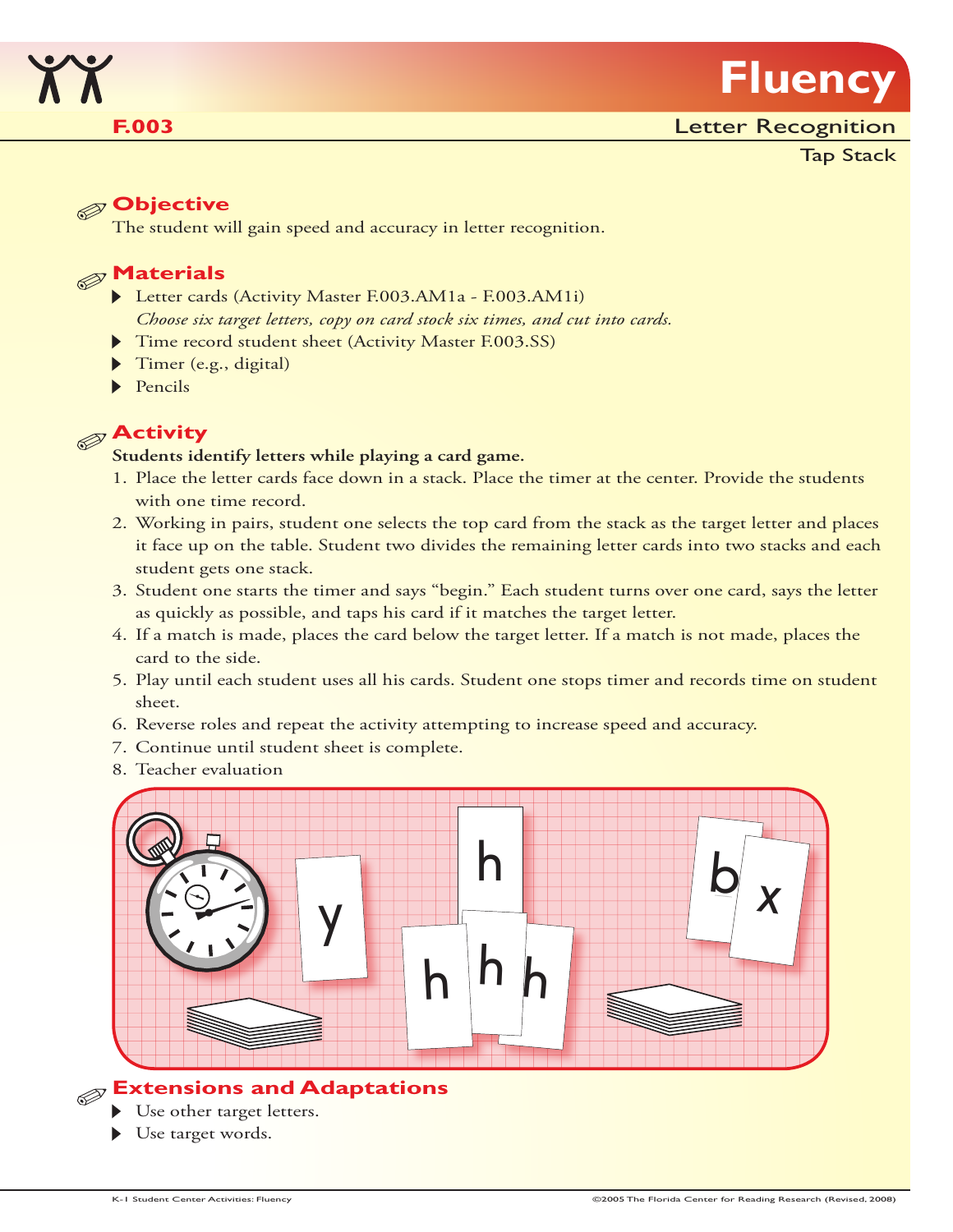

Tap Stack **F.003.AM1a** A B C D E F  $\rightarrow$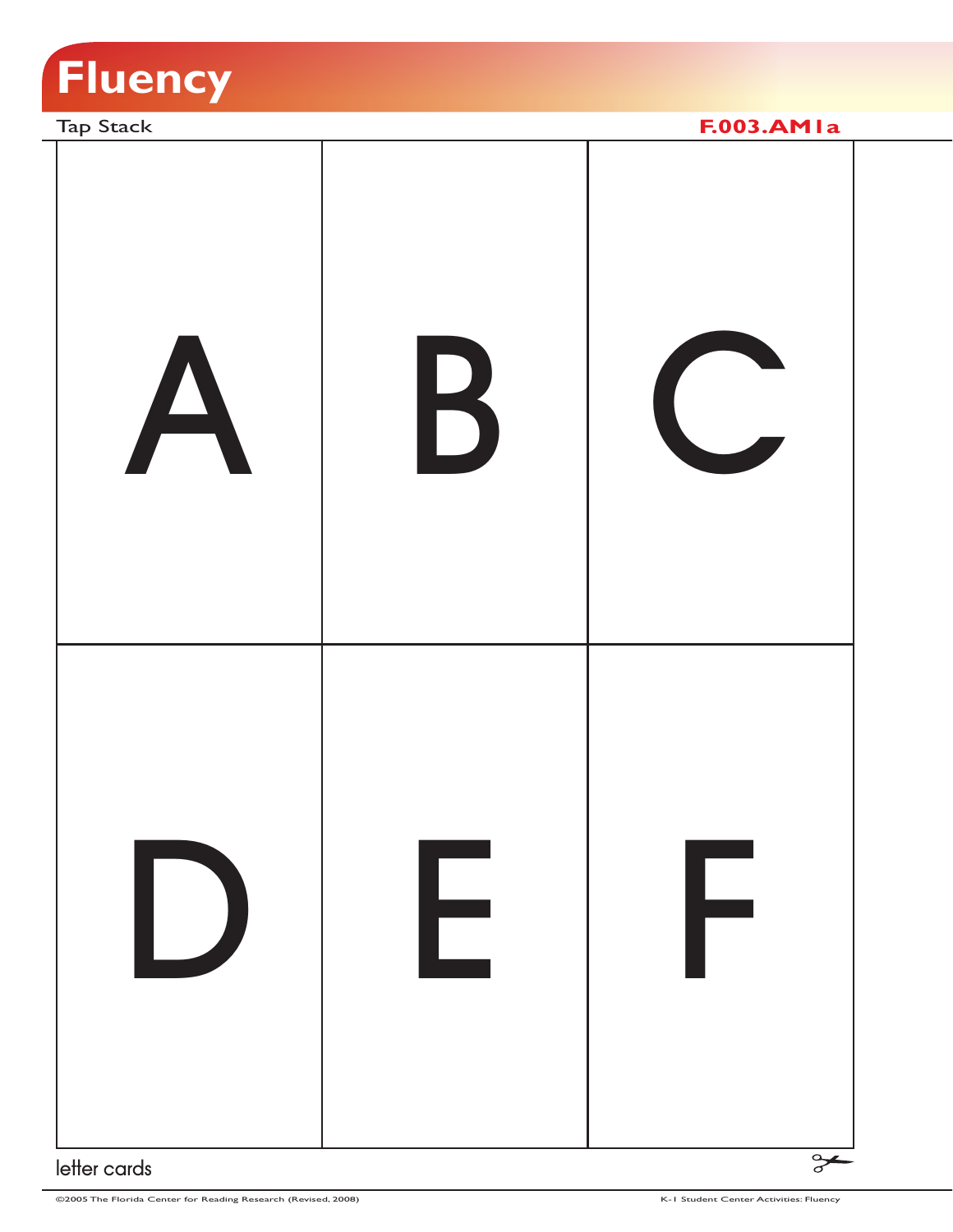

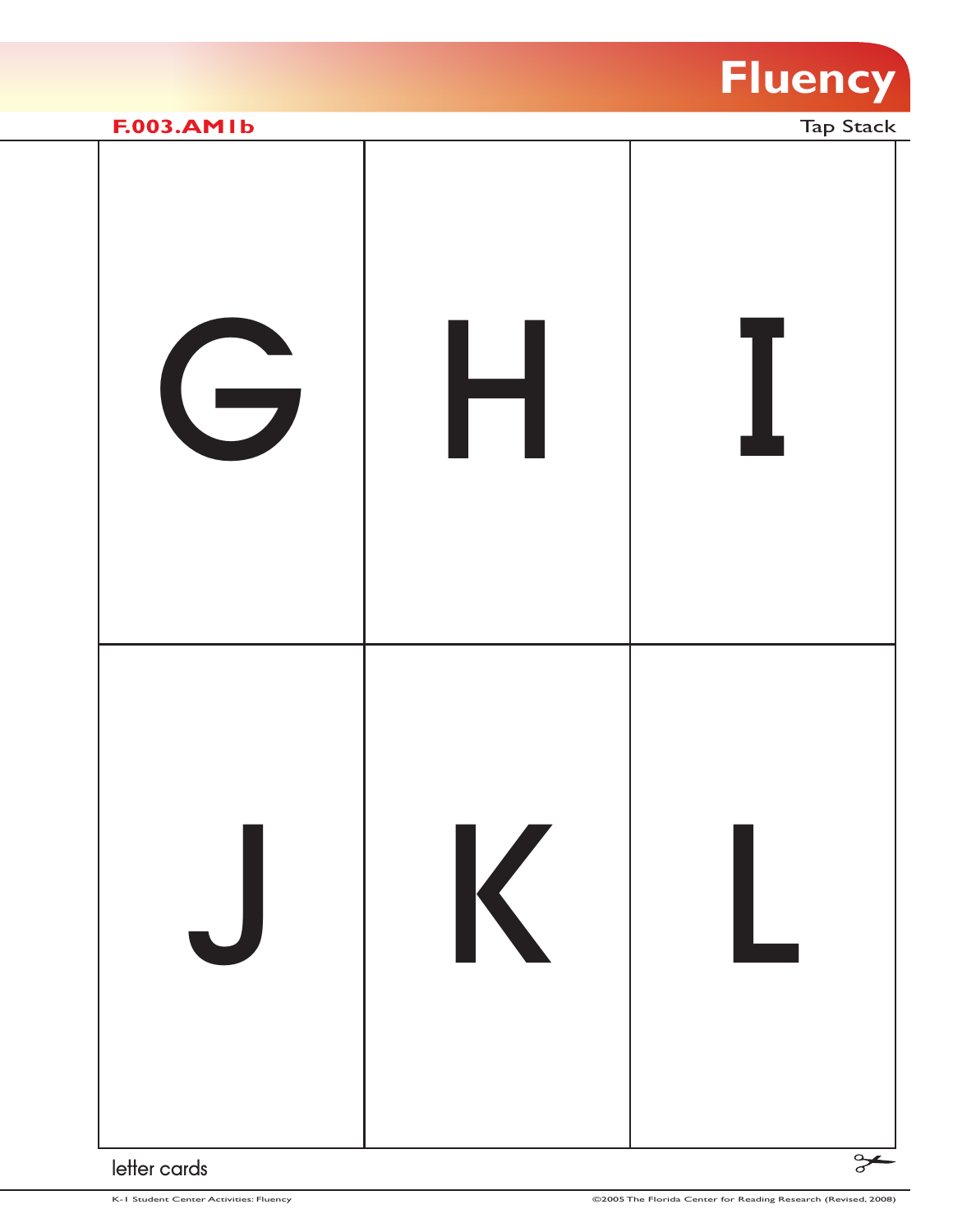



©2005 The Florida Center for Reading Research (Revised, 2008) K-1 Student Center Activities: Fluency (Center Activities: Fluency (Center Activities: Fluency (Center Activities: Fluency (Center Activities: Fluency (Center A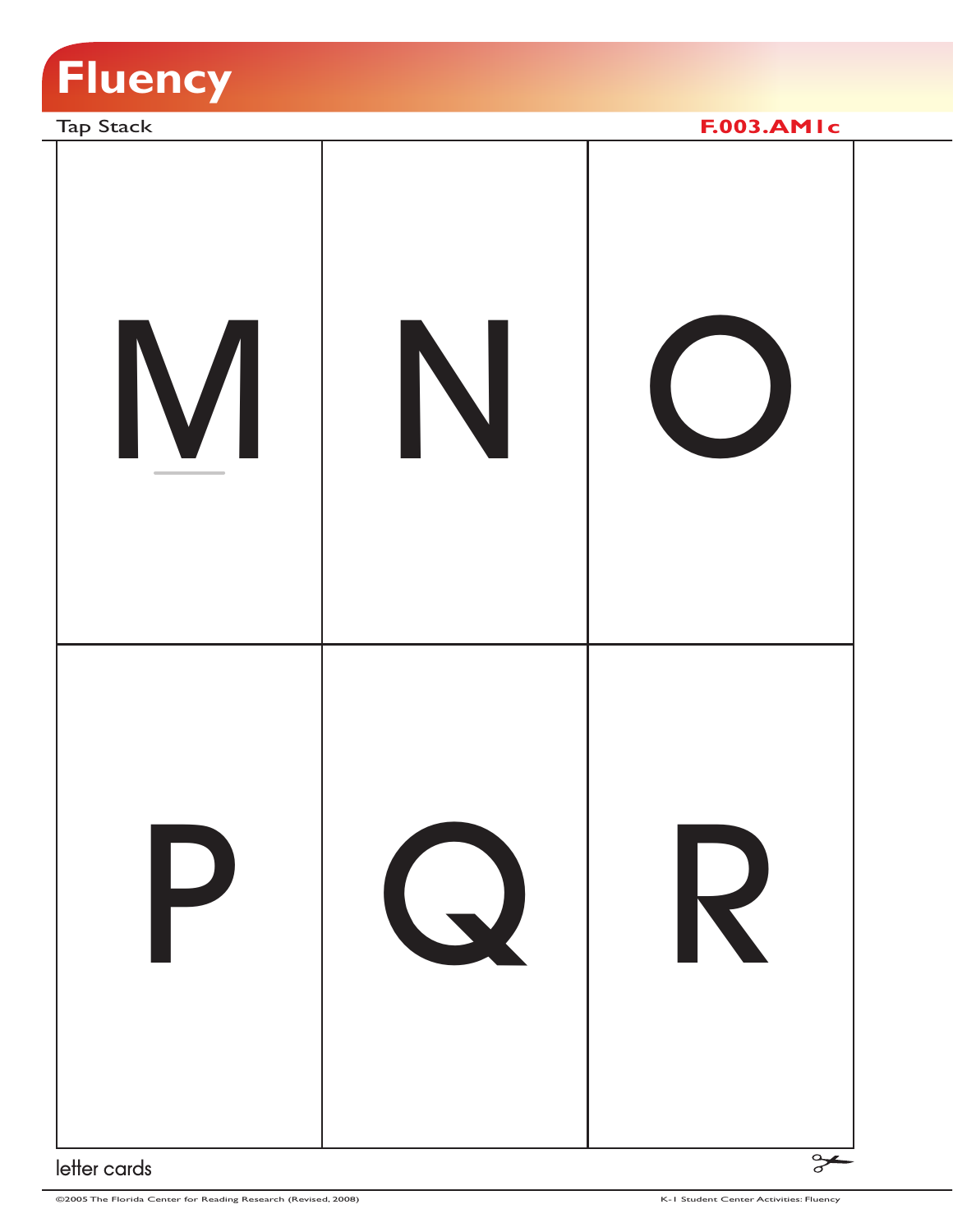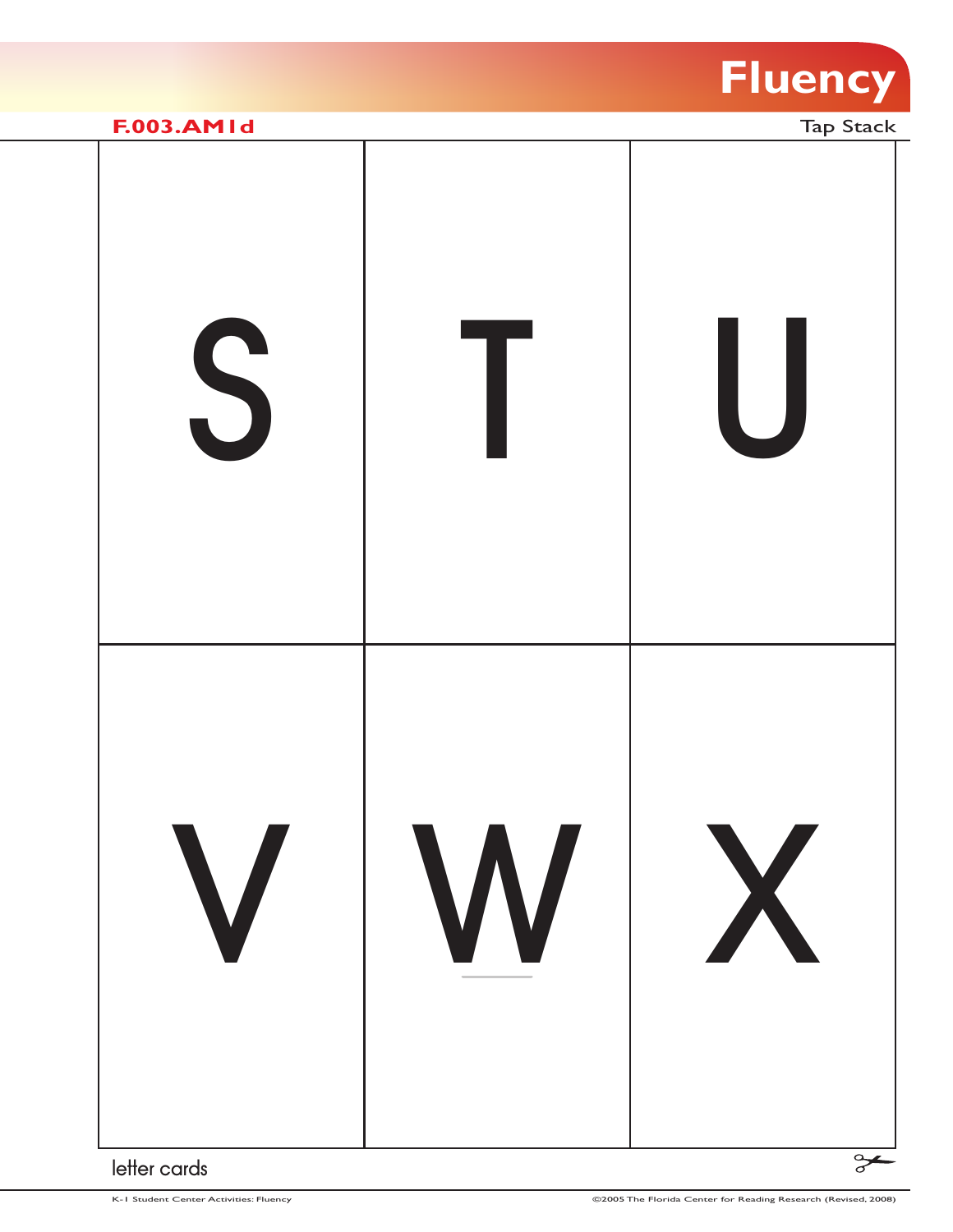

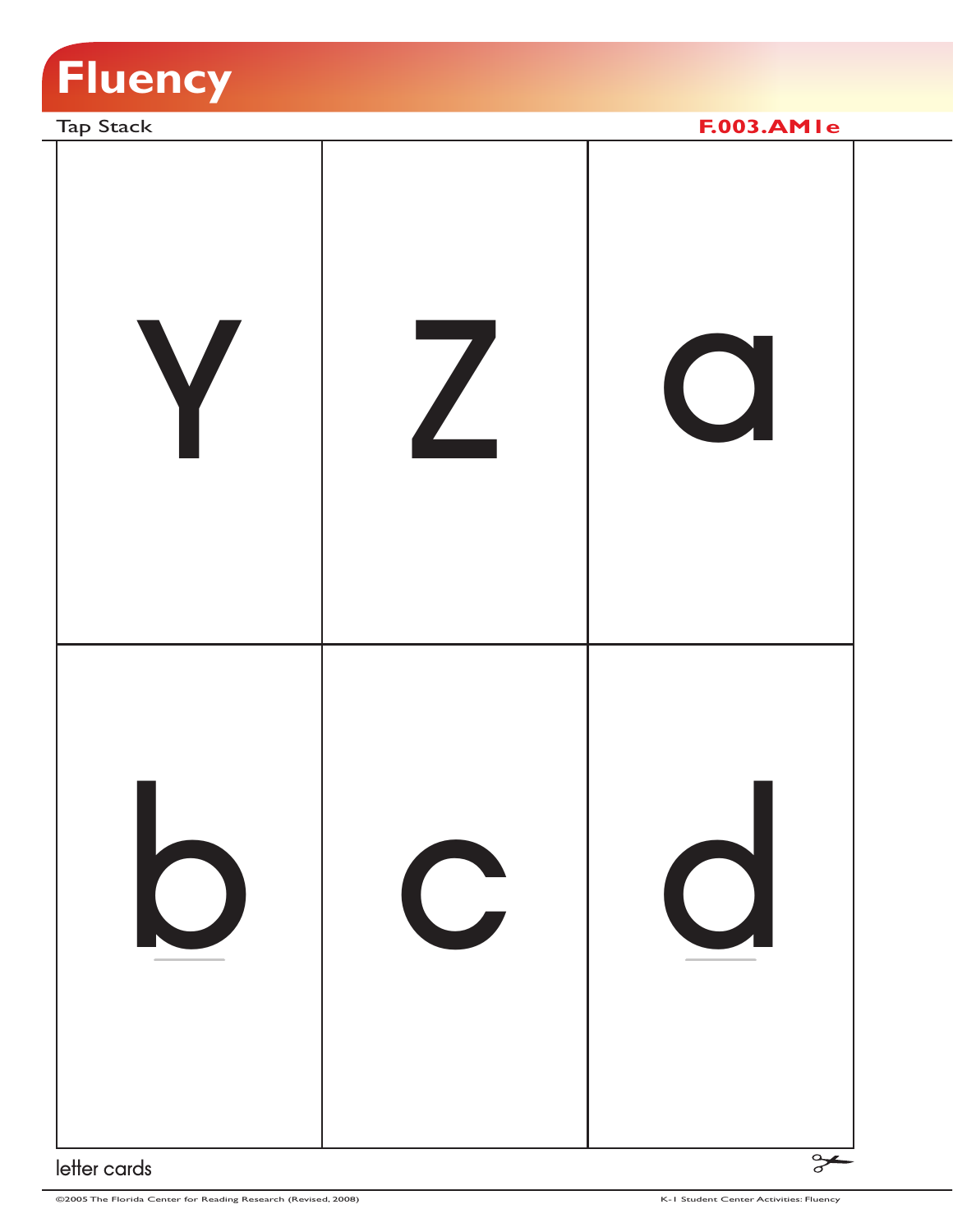

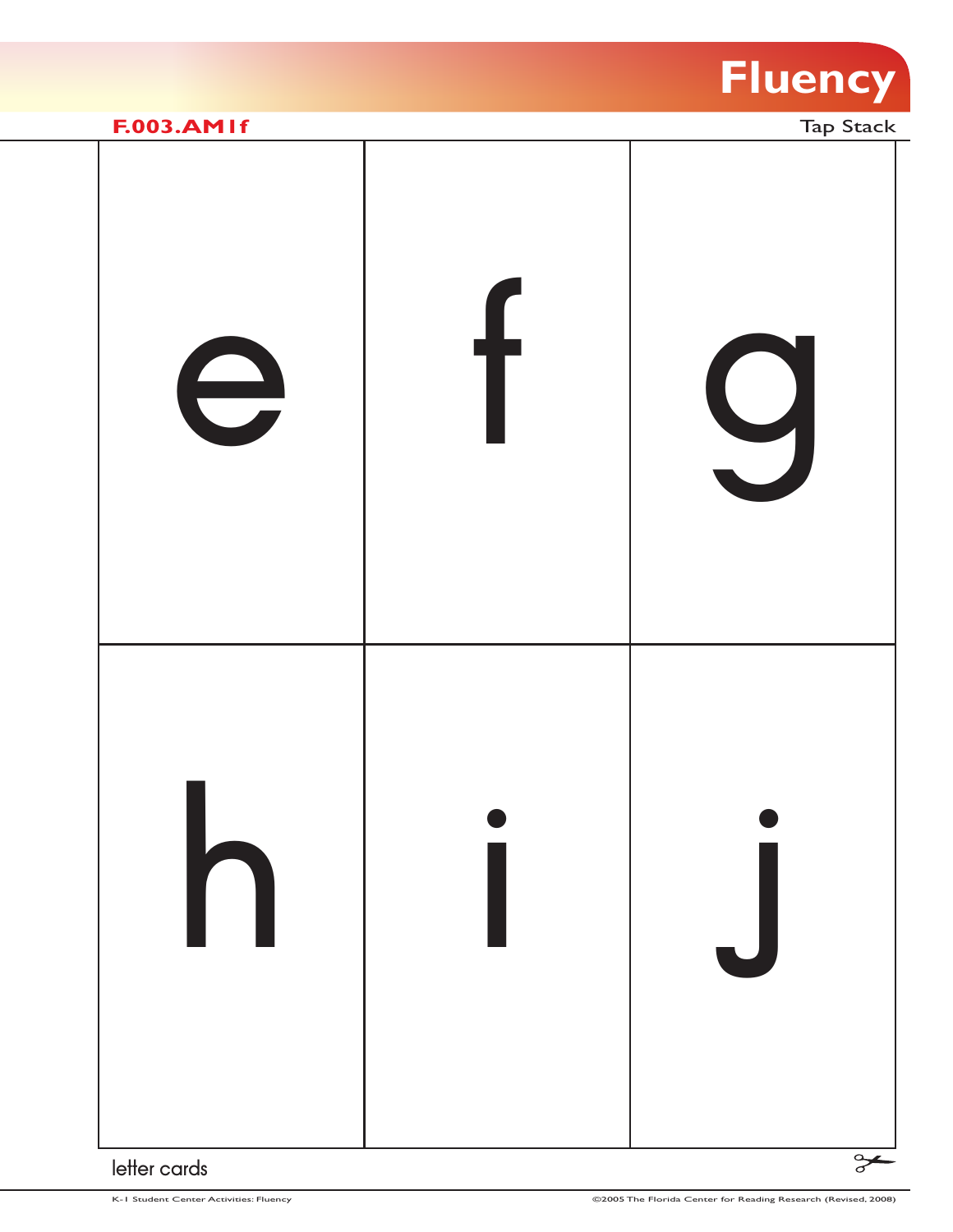

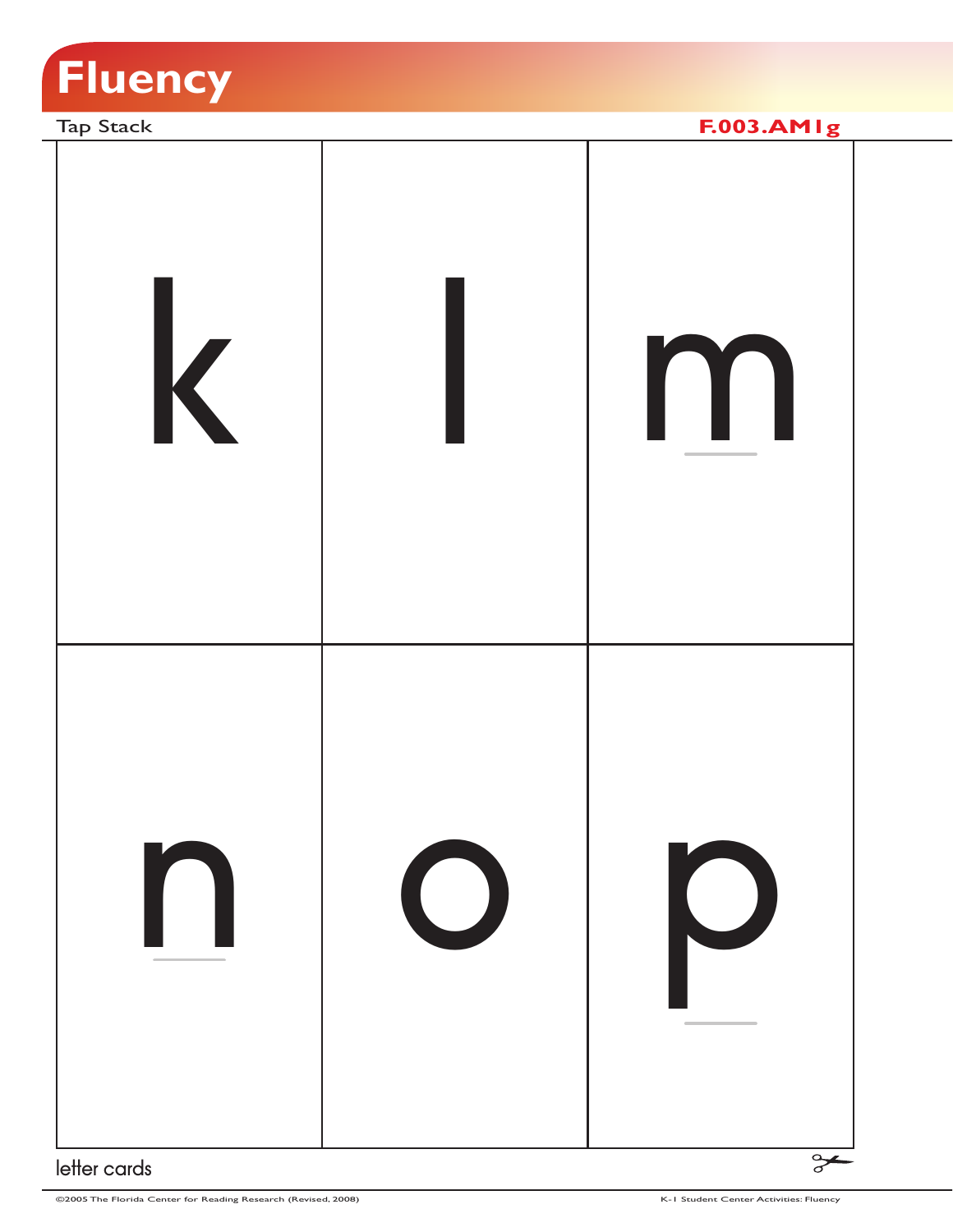

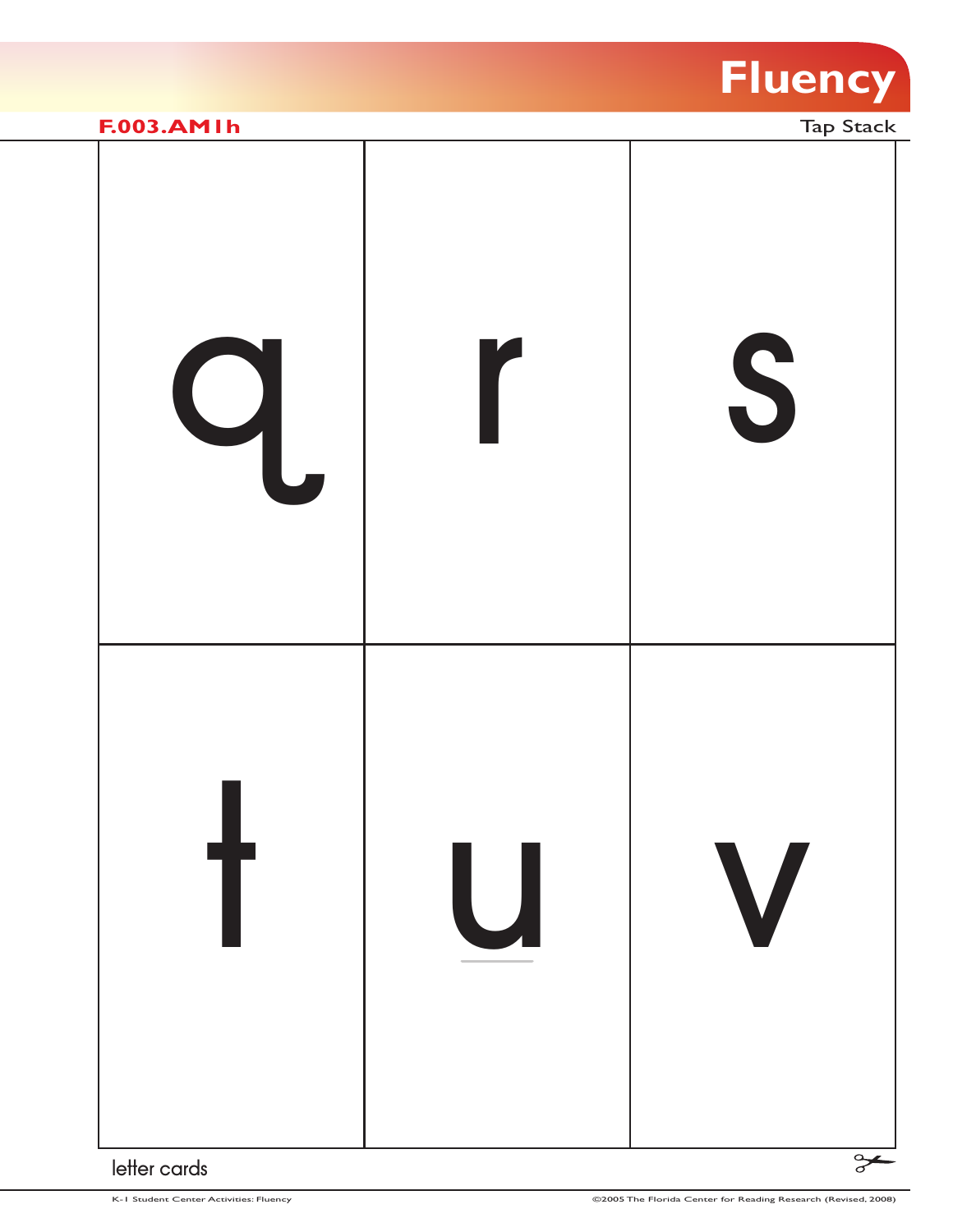

Tap Stack **F.003.AM1i** w x y z